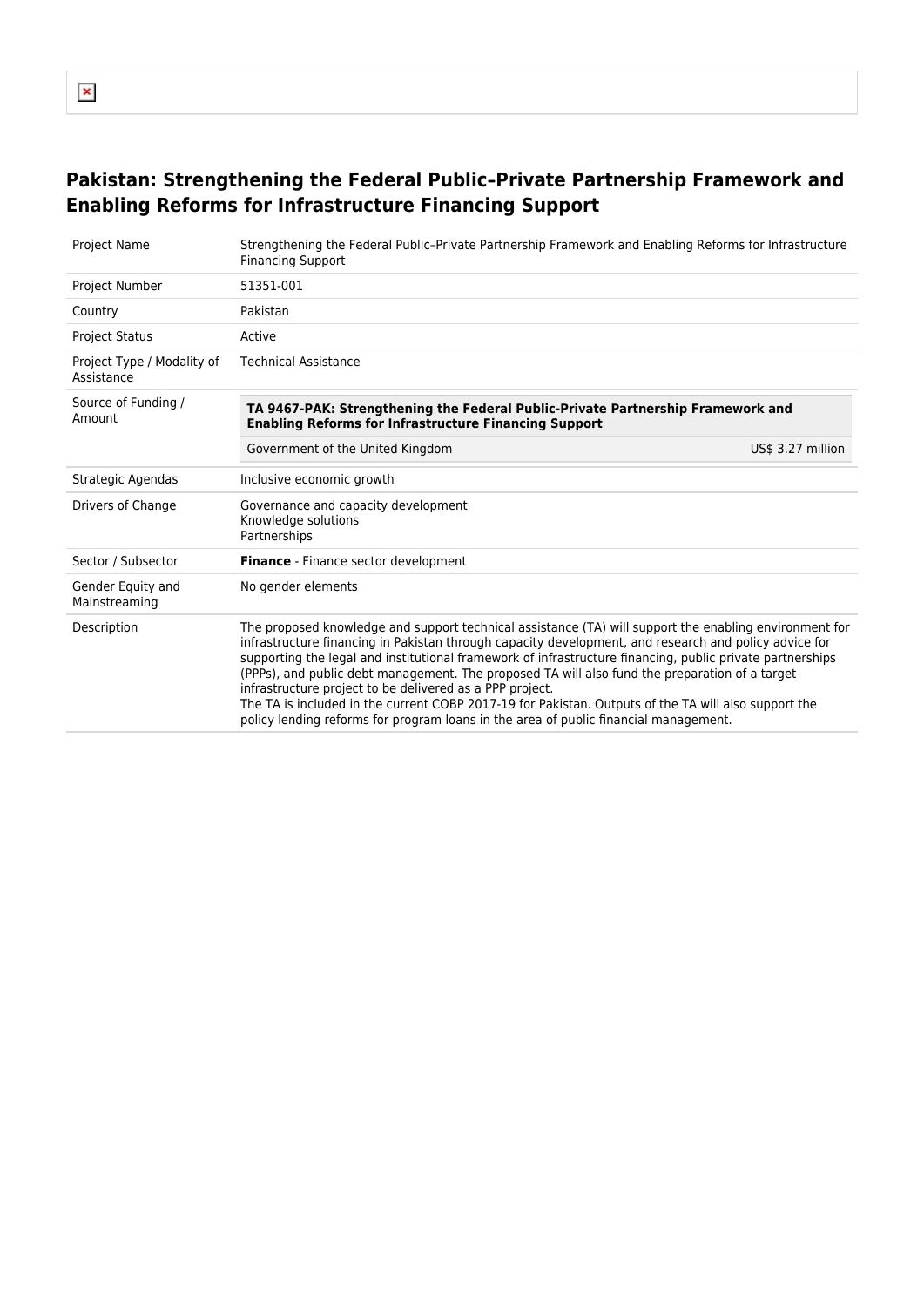Project Rationale and Linkage to Country/Regional Strategy

public infrastructure over the years. Public investment on infrastructure has been on a decline over the last decade with the government investing just over 2% of gross domestic product (GDP) towards infrastructure, until recently. This has resulted in inefficiencies across the key infrastructure sectors (like road, rail, port, & aviation) estimated to be costing the economy over 4% of GDP. These inefficiencies have negatively impacted the country's overall industrial and economic growth. A study by the Asian Development Bank Institute (ADBI) suggests that for Pakistan to meet its growing demand it will require to invest about \$81 billion in infrastructure over the next 5 years (or just over \$16 billion annually from 2016 to 2020). Project financing from local commercial banks was about PRs 471 billion (\$4.5 billion) at the end of 2016. A significant number of public infrastructure projects in Pakistan are financed by the government which in the past 2 years has allocated about \$4 billion annually from its federal public sector development budget to infrastructure investment. However, the government's resources are constrained with the government operating under a budget deficit of 3.7 % of GDP in July-March 2016-2017. These funding constraints highlight not only the need to mobilize additional funding from other sources but more importantly the need to encourage higher private sector participation. Private sector participation through PPPs would enhance resource mobilisation for public infrastructure development and create a sustainable source of financing with positive impacts on growth, jobs and poverty reduction. The success of the PPP modality relies on the presence of a sound legal, regulatory and institutional frameworks and effective capacity building to identify evaluate and prepare a robust pipeline of potential PPP transactions. Financing of infrastructure by the private sector bridges financing gap and assists in alleviating poverty by the additional jobs created by such investments. It also helps ease fiscal constraints of the government by allowing the private sector to shoulder part of the financing burden of public infrastructure development. Project financing of public infrastructure with majority private sector participation introduces commercial discipline in allocating and pricing project risks. The government's inefficient public debt management also contributes negatively to the project lending practices of local commercial banks. The government's strong preference to borrow from the local banking system, rather than tap the international capital markets to address ongoing fiscal deficit, results in the local commercial banks holding significantly large portion of their assets (estimated at about 70%) in medium-term government issued securities. This in turn limits the local bank's capacity to invest in other assets by way of lending to infrastructure projects. Further, about 76% of project finance lending by local commercial banks are highly concentrated on energy and telecom projects which are typically backed by government guarantee. With the prevailing low inflation rate and the limited number of alternative investment opportunities, commercial banks are locking in significant portion of their assets in long-dated (in some cases up to 10 years) high-yielding zero-risk government issued securities. Although it can be considered a rationale investment approach from the banks' risk and return perspective, it creates inefficiency in the market and an undesirable effect as it limits the flow of much needed project financing to develop key infrastructure in other underserved sectors. Moreover, the debt capital markets are shallow and underdeveloped, with insignificant participation from the retail investors in government issued debt instruments.

The economic growth in Pakistan has been hampered by the lack of investments in critical and quality

The federal government has initiated several reforms encompassing PPP legal framework at federal level (PPP Authority Act 2017), proposed creation of viability gap fund, reforms on the public debt management and capital markets. It has also attempted to operationalize a government institution that will assist in the financing of key infrastructure and PPP projects through the Pakistan Development Fund Limited (PDFL) . However, the framework is at a nascent stage and there is a growing need for a careful analysis of the gaps in the existing PPP framework and public debt management policy to ensure effective institutional, regulatory and financial mechanisms.

Impact Informed decision making by government for reform for increasing infrastructure development in line with the Government's growth aspiration and the Pakistan Vision 2025

| <b>Project Outcome</b>                                                 |                                                                                                                                                                                                                                                                                                                                                                                              |
|------------------------------------------------------------------------|----------------------------------------------------------------------------------------------------------------------------------------------------------------------------------------------------------------------------------------------------------------------------------------------------------------------------------------------------------------------------------------------|
| Description of Outcome                                                 | Identification of possible reforms to overcome the impact of existing gaps in<br>PPP framework constraining infrastructure financing, and support in<br>implementation of said reforms.                                                                                                                                                                                                      |
| Progress Toward Outcome                                                |                                                                                                                                                                                                                                                                                                                                                                                              |
| <b>Implementation Progress</b>                                         |                                                                                                                                                                                                                                                                                                                                                                                              |
| Description of Project Outputs                                         | 1. Support for development of institutional, legal, and regulatory framework for<br>PPPs provided.<br>2. Support for operationalization of PDFL provided<br>3. Infrastructure finance and PPP capacities enhanced in the Finance Division,<br>Planning Commission, and key line ministries.<br>4. Potential areas of reform for development of long term debt capital markets<br>identified. |
| Status of Implementation Progress (Outputs,<br>Activities, and Issues) |                                                                                                                                                                                                                                                                                                                                                                                              |
| Geographical Location                                                  | Nation-wide                                                                                                                                                                                                                                                                                                                                                                                  |
|                                                                        |                                                                                                                                                                                                                                                                                                                                                                                              |
|                                                                        |                                                                                                                                                                                                                                                                                                                                                                                              |

**Summary of Environmental and Social Aspects**